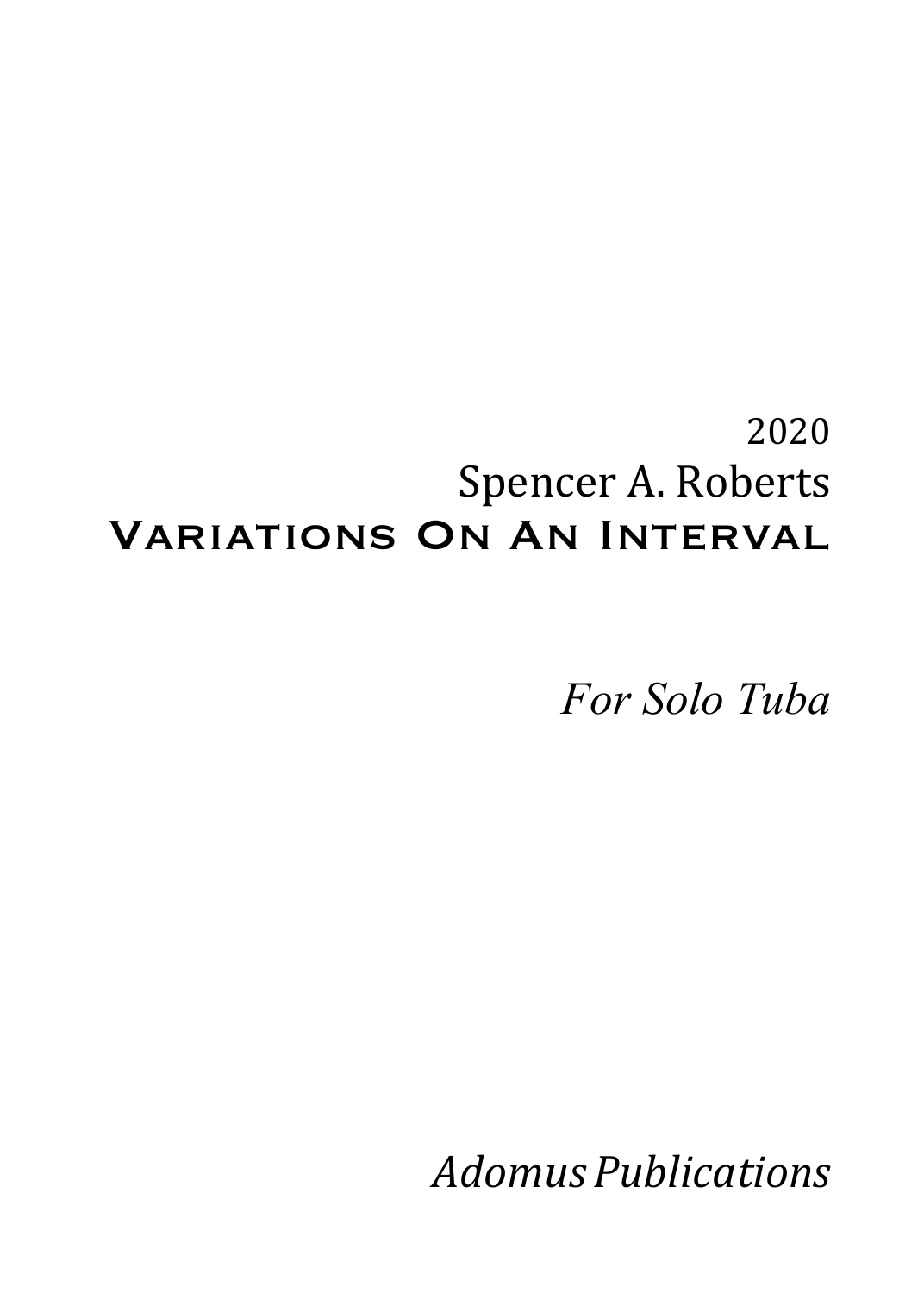## Program Notes

The opening thematic material of this piece is comprised of two notes, G and F, spanning the interval of an octave plus a seventh. This motif is then reiterated and developed over time in a minimal style; the pitch content morphs from intervallic to triadic and scalar manifestations, and the volume of the phrases increase steadily over time. This piece was inspired by the sound of a barge arriving at a dock, its horn very reminiscent of the sound of a tuba.

*Commissioned by George Alberti*

*Adomus Publications https://www.adomuspublications.com adomuspublications@gmail.com*